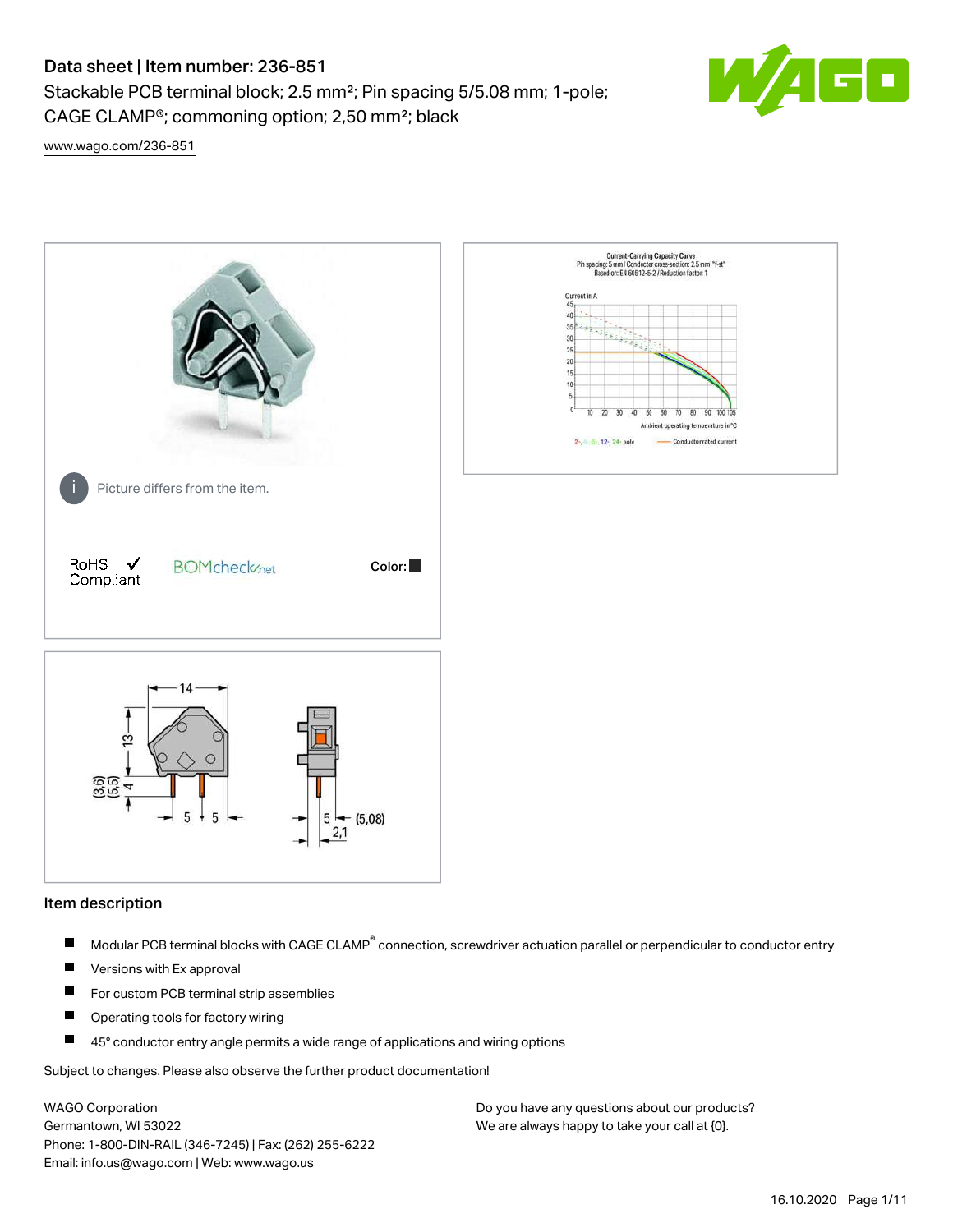

 $\blacksquare$ Set to metric or inch pin spacing by compressing PCB terminal strips or pulling them apart

# Data

# Electrical data

# Ratings per IEC/EN 60664-1

| Ratings per                 | IEC/EN 60664-1                                                        |
|-----------------------------|-----------------------------------------------------------------------|
| Rated voltage (III / 3)     | 250 V                                                                 |
| Rated surge voltage (III/3) | 4 <sub>kV</sub>                                                       |
| Rated voltage (III/2)       | 320 V                                                                 |
| Rated surge voltage (III/2) | 4 kV                                                                  |
| Nominal voltage (II/2)      | 630 V                                                                 |
| Rated surge voltage (II/2)  | 4 <sub>kV</sub>                                                       |
| Rated current               | 24 A                                                                  |
| Legend (ratings)            | $(III / 2)$ $\triangle$ Overvoltage category III / Pollution degree 2 |

## Ratings per UL 1059

| Approvals per                  | UL 1059 |
|--------------------------------|---------|
| Rated voltage UL (Use Group B) | 300 V   |
| Rated current UL (Use Group B) | 15 A    |
| Rated voltage UL (Use Group D) | 300 V   |
| Rated current UL (Use Group D) | 10 A    |

#### Ratings per CSA

| Approvals per                   | CSA   |
|---------------------------------|-------|
| Rated voltage CSA (Use Group B) | 300 V |
| Rated current CSA (Use Group B) | 15 A  |
| Rated voltage CSA (Use Group D) | 300 V |
| Rated current CSA (Use Group D) | 10 A  |

## Connection data

| Connection technology                           | CAGE CLAMP                              |
|-------------------------------------------------|-----------------------------------------|
| Actuation type                                  | Operating tool                          |
| Solid conductor                                 | $0.08$ 2.5 mm <sup>2</sup> / 28  12 AWG |
| Fine-stranded conductor                         | $0.082.5$ mm <sup>2</sup> / 28  12 AWG  |
| Fine-stranded conductor; with insulated ferrule | $0.251.5$ mm <sup>2</sup>               |

Subject to changes. Please also observe the further product documentation!

WAGO Corporation Germantown, WI 53022 Phone: 1-800-DIN-RAIL (346-7245) | Fax: (262) 255-6222 Email: info.us@wago.com | Web: www.wago.us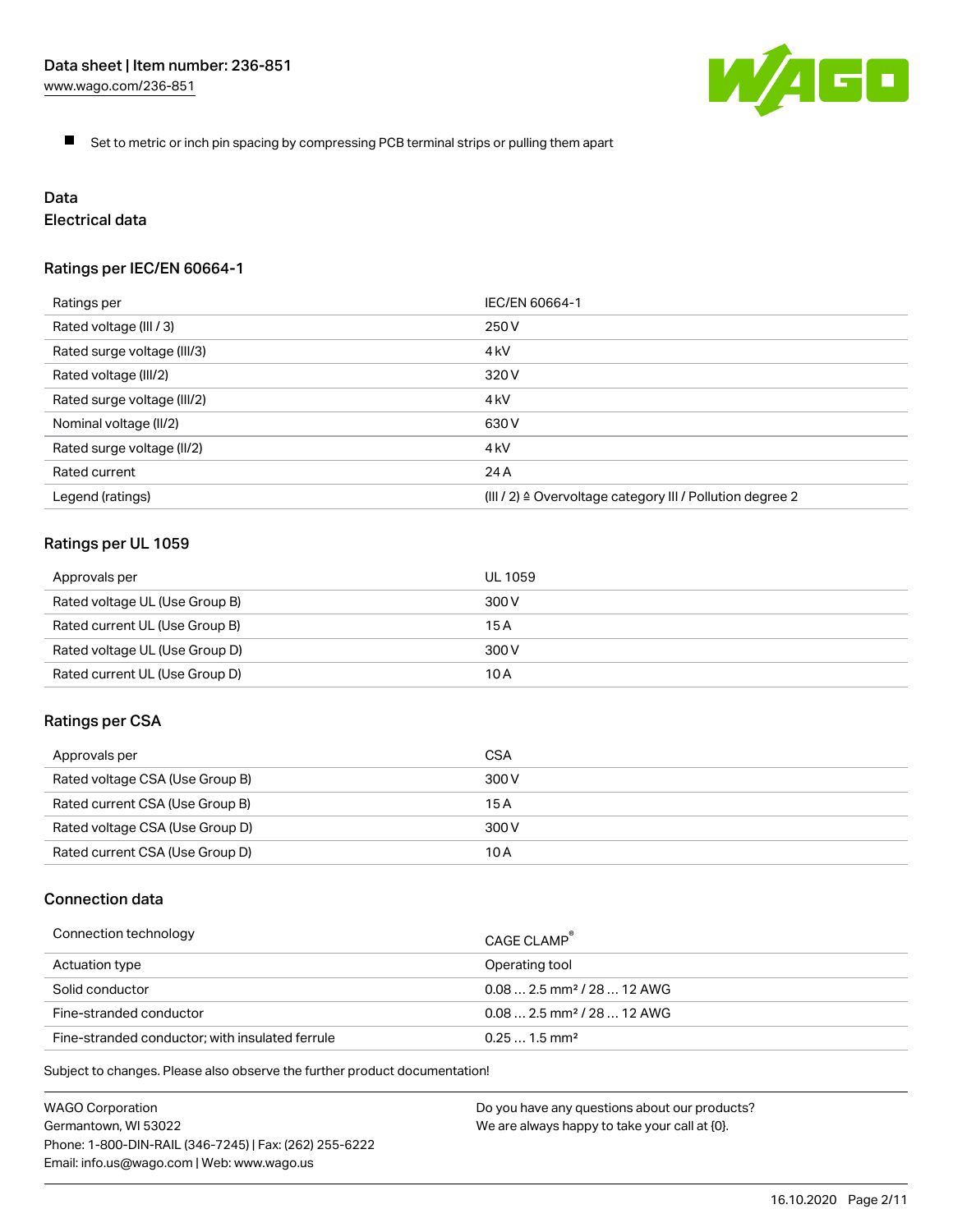[www.wago.com/236-851](http://www.wago.com/236-851)



| Fine-stranded conductor; with uninsulated ferrule | $0.251.5$ mm <sup>2</sup> |
|---------------------------------------------------|---------------------------|
| Strip length                                      | $56$ mm / 0.2  0.24 inch  |
| Conductor connection direction to PCB             | 45°                       |
| Pole No.                                          |                           |
| Total number of connection points                 |                           |
| Total number of potentials                        |                           |
| Number of connection types                        |                           |
| Number of levels                                  |                           |
| Note (conductor cross-section)                    | 12 AWG: THHN, THWN        |

# Physical data

| Pin spacing                          | 5/5.08 mm / 0.197/0.2 inch |
|--------------------------------------|----------------------------|
| Width                                | 7.2 mm / 0.283 inch        |
| Height                               | 17 mm / 0.669 inch         |
| Height from the surface              | 13 mm / 0.512 inch         |
| Depth                                | 14 mm / 0.551 inch         |
| Solder pin length                    | 4 mm                       |
| Solder pin dimensions                | $0.7 \times 0.7$ mm        |
| Drilled hole diameter with tolerance | 1.1 <sup>(+0.1)</sup> mm   |

# PCB contact

| PCB contact                         | тнт                                 |
|-------------------------------------|-------------------------------------|
| Solder pin arrangement              | within the terminal block (in-line) |
| Number of solder pins per potential |                                     |

# Material Data

| Color                       | black                                 |
|-----------------------------|---------------------------------------|
| Material group              |                                       |
| Insulation material         | Polyamide (PA66)                      |
| Flammability class per UL94 | V <sub>0</sub>                        |
| Clamping spring material    | Chrome nickel spring steel (CrNi)     |
| Contact material            | Electrolytic copper $(E_{\text{Cl}})$ |
| Contact plating             | tin-plated                            |
| Fire load                   | $0.012$ MJ                            |
| Weight                      | 0.9 <sub>g</sub>                      |

Subject to changes. Please also observe the further product documentation!

| <b>WAGO Corporation</b>                                | Do you have any questions about our products? |
|--------------------------------------------------------|-----------------------------------------------|
| Germantown, WI 53022                                   | We are always happy to take your call at {0}. |
| Phone: 1-800-DIN-RAIL (346-7245)   Fax: (262) 255-6222 |                                               |
| Email: info.us@wago.com   Web: www.wago.us             |                                               |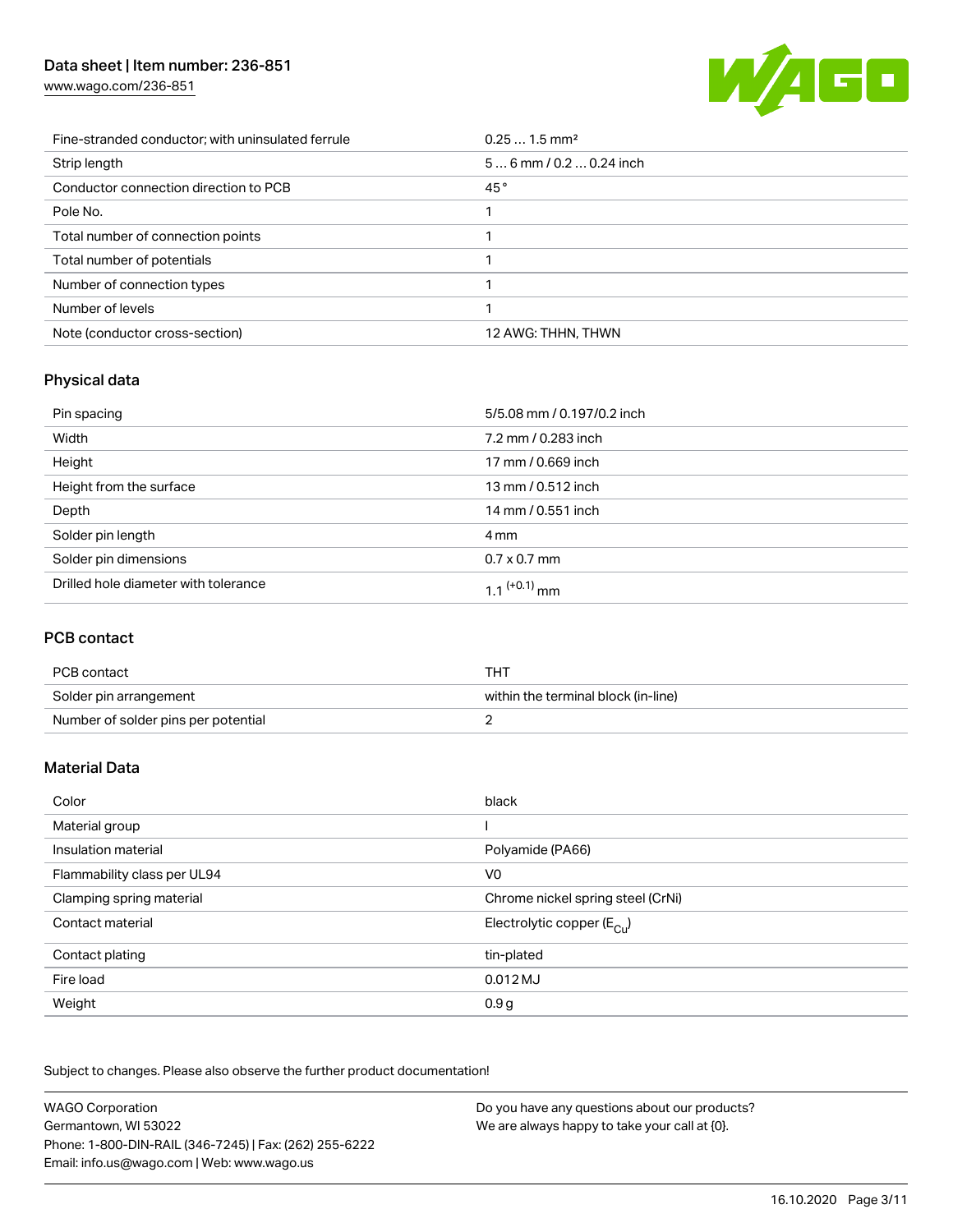

#### Environmental Requirements

| Limit temperature range | $-60+105 °C$ |
|-------------------------|--------------|
|-------------------------|--------------|

#### Commercial data

| Product Group         | 4 (Printed Circuit) |
|-----------------------|---------------------|
| Packaging type        | <b>BOX</b>          |
| Country of origin     | CН                  |
| <b>GTIN</b>           | 4044918775052       |
| Customs tariff number | 85369010000         |

#### Approvals / Certificates

#### Country specific Approvals

| Logo | Approval                                      | <b>Additional Approval Text</b> | Certificate<br>name |
|------|-----------------------------------------------|---------------------------------|---------------------|
|      | <b>CCA</b><br>DEKRA Certification B.V.        | EN 60947                        | NTR NL-<br>7109     |
|      | <b>CCA</b><br>DEKRA Certification B.V.        | EN 60998                        | NTR NL-<br>7195     |
| EMA  | <b>CCA</b><br><b>DEKRA Certification B.V.</b> | EN 60947                        | 2168090.01          |
|      |                                               |                                 |                     |

#### Ship Approvals

| Logo                             | Approval                                                | <b>Additional Approval Text</b> | Certificate<br>name |
|----------------------------------|---------------------------------------------------------|---------------------------------|---------------------|
| <b>DNV-GL</b><br><b>MARITIME</b> | <b>DNV GL</b><br>Det Norske Veritas, Germanischer Lloyd | -                               | TAE000016Z          |

### **Counterpart**

Subject to changes. Please also observe the further product documentation!

WAGO Corporation Germantown, WI 53022 Phone: 1-800-DIN-RAIL (346-7245) | Fax: (262) 255-6222 Email: info.us@wago.com | Web: www.wago.us Do you have any questions about our products? We are always happy to take your call at {0}.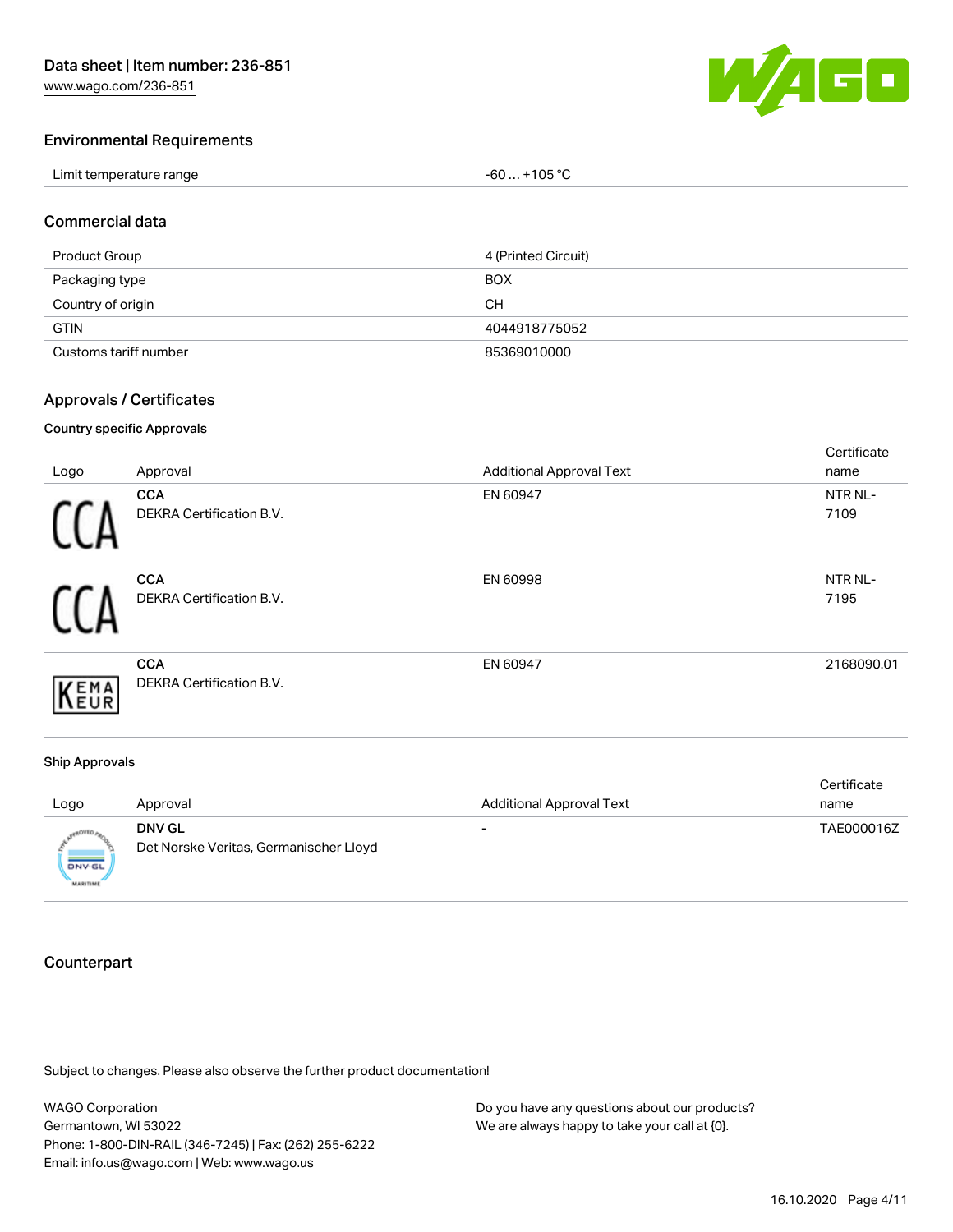

# Compatible products

| tools   |                                                                                                                                      |                      |
|---------|--------------------------------------------------------------------------------------------------------------------------------------|----------------------|
|         | Item no.: 210-657<br>Operating tool; Blade: 3.5 x 0.5 mm; with a partially insulated shaft; short; multicoloured                     | www.wago.com/210-657 |
|         | Item no.: 210-658<br>Operating tool; Blade: 3.5 x 0.5 mm; with a partially insulated shaft; angled; short; multicoloured             | www.wago.com/210-658 |
|         | Item no.: 210-720<br>Operating tool; Blade: 3.5 x 0.5 mm; with a partially insulated shaft; multicoloured                            | www.wago.com/210-720 |
|         | Item no.: 236-332<br>Operating tool; natural                                                                                         | www.wago.com/236-332 |
|         | Item no.: 236-335<br>Operating tool; gray                                                                                            | www.wago.com/236-335 |
| check   |                                                                                                                                      |                      |
|         | Item no.: 231-127<br>Testing plug module with contact stud; for 236 Series; Pin spacing 5 mm / 0.197 in; 2,50 mm <sup>2</sup> ; gray | www.wago.com/231-127 |
|         | Item no.: 231-128<br>Testing plug module with contact stud; Pin spacing 5.08 mm / 0.2 in; 2,50 mm <sup>2</sup> ; orange              | www.wago.com/231-128 |
| ferrule |                                                                                                                                      |                      |
|         | Item no.: 216-101<br>Ferrule; Sleeve for 0.5 mm <sup>2</sup> / AWG 22; uninsulated; electro-tin plated; silver-colored               | www.wago.com/216-101 |
|         | Item no.: 216-102<br>Ferrule; Sleeve for 0.75 mm <sup>2</sup> / AWG 20; uninsulated; electro-tin plated; silver-colored              | www.wago.com/216-102 |
|         | Item no.: 216-103<br>Ferrule; Sleeve for 1 mm <sup>2</sup> / AWG 18; uninsulated; electro-tin plated                                 | www.wago.com/216-103 |
|         | Item no.: 216-104<br>Ferrule; Sleeve for 1.5 mm <sup>2</sup> / AWG 16; uninsulated; electro-tin plated; silver-colored               | www.wago.com/216-104 |
|         | Item no.: 216-121<br>Ferrule; Sleeve for 0.5 mm <sup>2</sup> / AWG 22; uninsulated; electro-tin plated; silver-colored               | www.wago.com/216-121 |
|         | Item no.: 216-122<br>Ferrule; Sleeve for 0.75 mm <sup>2</sup> / AWG 20; uninsulated; electro-tin plated; silver-colored              | www.wago.com/216-122 |
|         | Item no.: 216-123<br>Ferrule; Sleeve for 1 mm <sup>2</sup> / AWG 18; uninsulated; electro-tin plated; silver-colored                 | www.wago.com/216-123 |
|         |                                                                                                                                      |                      |

Subject to changes. Please also observe the further product documentation!

WAGO Corporation Germantown, WI 53022 Phone: 1-800-DIN-RAIL (346-7245) | Fax: (262) 255-6222 Email: info.us@wago.com | Web: www.wago.us Do you have any questions about our products? We are always happy to take your call at {0}.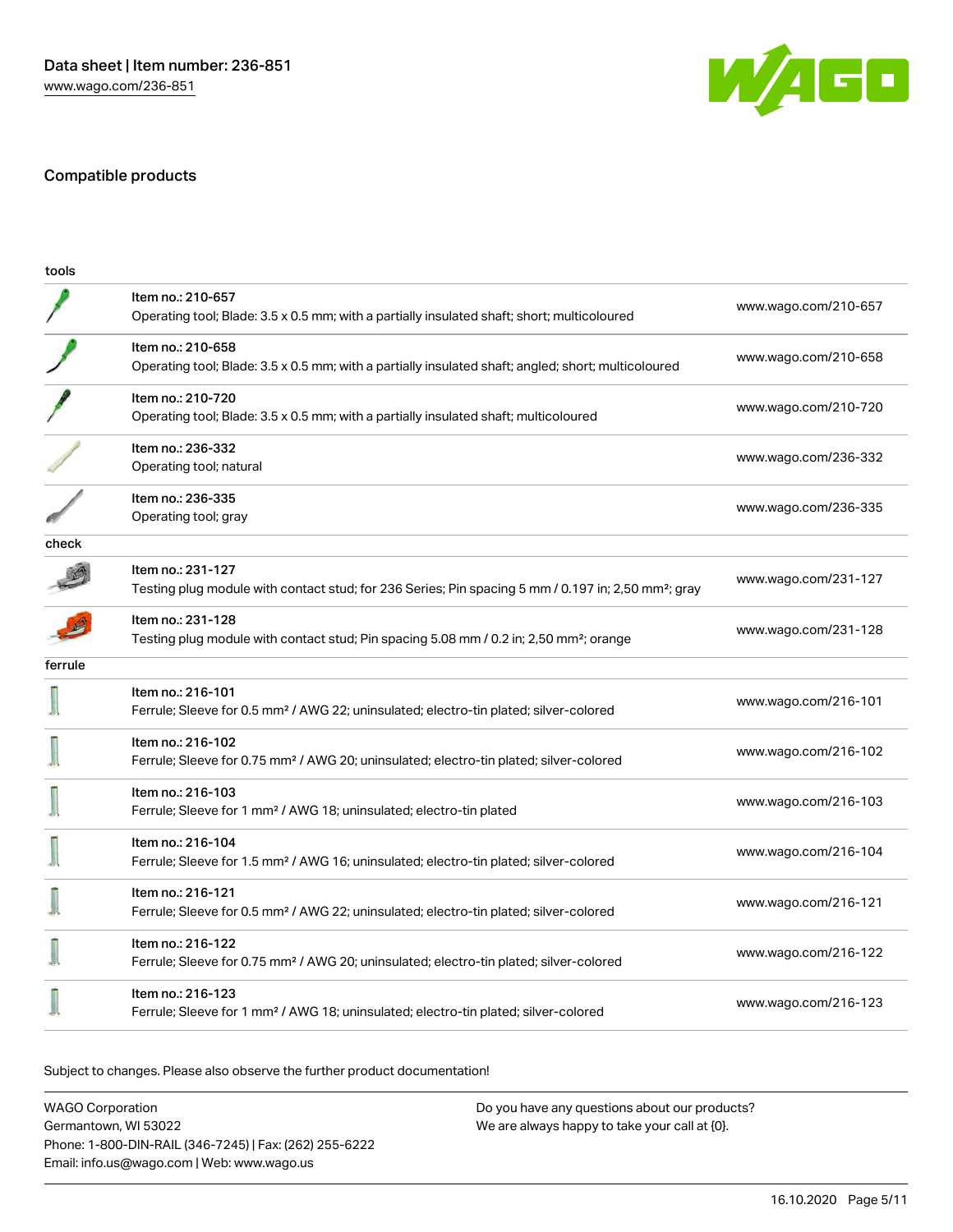[www.wago.com/236-851](http://www.wago.com/236-851)



| Item no.: 216-124<br>Ferrule; Sleeve for 1.5 mm <sup>2</sup> / AWG 16; uninsulated; electro-tin plated                                                                                            | www.wago.com/216-124 |
|---------------------------------------------------------------------------------------------------------------------------------------------------------------------------------------------------|----------------------|
| Item no.: 216-131<br>Ferrule; Sleeve for 0.25 mm <sup>2</sup> / AWG 24; uninsulated; electro-tin plated; silver-colored                                                                           | www.wago.com/216-131 |
| Item no.: 216-132<br>Ferrule; Sleeve for 0.34 mm <sup>2</sup> / AWG 24; uninsulated; electro-tin plated                                                                                           | www.wago.com/216-132 |
| Item no.: 216-141<br>Ferrule; Sleeve for 0.5 mm <sup>2</sup> / 20 AWG; uninsulated; electro-tin plated; electrolytic copper; gastight<br>crimped; acc. to DIN 46228, Part 1/08.92                 | www.wago.com/216-141 |
| Item no.: 216-142<br>Ferrule; Sleeve for 0.75 mm <sup>2</sup> / 18 AWG; uninsulated; electro-tin plated; electrolytic copper; gastight<br>crimped; acc. to DIN 46228, Part 1/08.92                | www.wago.com/216-142 |
| Item no.: 216-143<br>Ferrule; Sleeve for 1 mm <sup>2</sup> / AWG 18; uninsulated; electro-tin plated; electrolytic copper; gastight<br>crimped; acc. to DIN 46228, Part 1/08.92                   | www.wago.com/216-143 |
| Item no.: 216-144<br>Ferrule; Sleeve for 1.5 mm <sup>2</sup> / AWG 16; uninsulated; electro-tin plated; electrolytic copper; gastight<br>crimped; acc. to DIN 46228, Part 1/08.92; silver-colored | www.wago.com/216-144 |
| Item no.: 216-151<br>Ferrule; Sleeve for 0.25 mm <sup>2</sup> / AWG 24; uninsulated; electro-tin plated                                                                                           | www.wago.com/216-151 |
| Item no.: 216-152<br>Ferrule; Sleeve for 0.34 mm <sup>2</sup> / AWG 24; uninsulated; electro-tin plated                                                                                           | www.wago.com/216-152 |
| Item no.: 216-201<br>Ferrule; Sleeve for 0.5 mm <sup>2</sup> / 20 AWG; insulated; electro-tin plated; white                                                                                       | www.wago.com/216-201 |
| Item no.: 216-202<br>Ferrule; Sleeve for 0.75 mm <sup>2</sup> / 18 AWG; insulated; electro-tin plated; gray                                                                                       | www.wago.com/216-202 |
| Item no.: 216-203<br>Ferrule; Sleeve for 1 mm <sup>2</sup> / AWG 18; insulated; electro-tin plated; red                                                                                           | www.wago.com/216-203 |
| Item no.: 216-204<br>Ferrule; Sleeve for 1.5 mm <sup>2</sup> / AWG 16; insulated; electro-tin plated; black                                                                                       | www.wago.com/216-204 |
| Item no.: 216-221<br>Ferrule; Sleeve for 0.5 mm <sup>2</sup> / 20 AWG; insulated; electro-tin plated; white                                                                                       | www.wago.com/216-221 |
| Item no.: 216-222<br>Ferrule; Sleeve for 0.75 mm <sup>2</sup> / 18 AWG; insulated; electro-tin plated; gray                                                                                       | www.wago.com/216-222 |
| Item no.: 216-223<br>Ferrule; Sleeve for 1 mm <sup>2</sup> / AWG 18; insulated; electro-tin plated; red                                                                                           | www.wago.com/216-223 |
| Item no.: 216-224<br>Ferrule; Sleeve for 1.5 mm <sup>2</sup> / AWG 16; insulated; electro-tin plated; black                                                                                       | www.wago.com/216-224 |
| Item no.: 216-241<br>Ferrule; Sleeve for 0.5 mm <sup>2</sup> / 20 AWG; insulated; electro-tin plated; electrolytic copper; gastight                                                               | www.wago.com/216-241 |
| Subject to changes. Please also observe the further product documentation!                                                                                                                        |                      |
| <b>WAGO Corporation</b><br>Do you have any questions about our products?                                                                                                                          |                      |

Germantown, WI 53022 Phone: 1-800-DIN-RAIL (346-7245) | Fax: (262) 255-6222 Email: info.us@wago.com | Web: www.wago.us

We are always happy to take your call at {0}.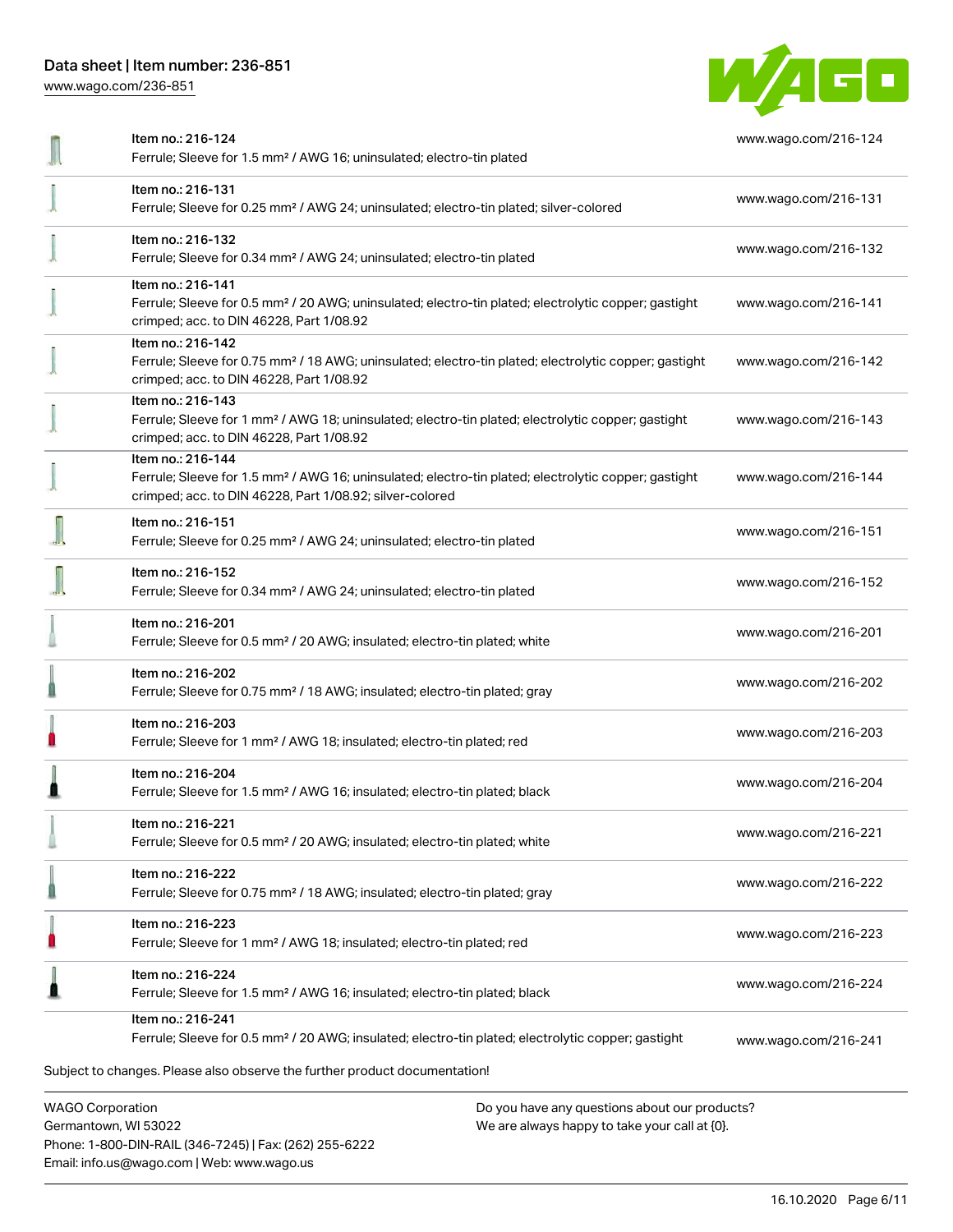crimped; acc. to DIN 46228, Part 4/09.90; white

[www.wago.com/236-851](http://www.wago.com/236-851)



Item no.: 216-242 Ferrule; Sleeve for 0.75 mm² / 18 AWG; insulated; electro-tin plated; electrolytic copper; gastight [www.wago.com/216-242](http://www.wago.com/216-242) ₫ crimped; acc. to DIN 46228, Part 4/09.90; gray Item no.: 216-243 Ferrule; Sleeve for 1 mm² / AWG 18; insulated; electro-tin plated; electrolytic copper; gastight crimped; [www.wago.com/216-243](http://www.wago.com/216-243) acc. to DIN 46228, Part 4/09.90; red Item no.: 216-244 Ferrule; Sleeve for 1.5 mm² / AWG 16; insulated; electro-tin plated; electrolytic copper; gastight [www.wago.com/216-244](http://www.wago.com/216-244) ≞ crimped; acc. to DIN 46228, Part 4/09.90; black Item no.: 216-262 Ferrule; Sleeve for 0.75 mm² / 18 AWG; insulated; electro-tin plated; electrolytic copper; gastight [www.wago.com/216-262](http://www.wago.com/216-262) 0 crimped; acc. to DIN 46228, Part 4/09.90; gray Item no.: 216-263  $\mathbb{I}$ Ferrule; Sleeve for 1 mm² / AWG 18; insulated; electro-tin plated; electrolytic copper; gastight crimped; [www.wago.com/216-263](http://www.wago.com/216-263) acc. to DIN 46228, Part 4/09.90; red Item no.: 216-264 Ferrule; Sleeve for 1.5 mm² / AWG 16; insulated; electro-tin plated; electrolytic copper; gastight [www.wago.com/216-264](http://www.wago.com/216-264) crimped; acc. to DIN 46228, Part 4/09.90; black Item no.: 216-284 Ferrule; Sleeve for 1.5 mm² / AWG 16; insulated; electro-tin plated; electrolytic copper; gastight [www.wago.com/216-284](http://www.wago.com/216-284) crimped; acc. to DIN 46228, Part 4/09.90; black Item no.: 216-301 Ferrule; Sleeve for 0.25 mm² / AWG 24; insulated; electro-tin plated; yellow [www.wago.com/216-301](http://www.wago.com/216-301) Item no.: 216-302 Ferrule; Sleeve for 0.34 mm² / 22 AWG; insulated; electro-tin plated; green [www.wago.com/216-302](http://www.wago.com/216-302) Item no.: 216-321 Ferrule; Sleeve for 0.25 mm² / AWG 24; insulated; electro-tin plated; yellow [www.wago.com/216-321](http://www.wago.com/216-321) Item no.: 216-322 Ferrule; Sleeve for 0.34 mm² / 22 AWG; insulated; electro-tin plated; green [www.wago.com/216-322](http://www.wago.com/216-322) Marking accessories Item no.: 210-332/500-202 [www.wago.com/210-332](http://www.wago.com/210-332/500-202) Marking strips; as a DIN A4 sheet; MARKED; 1-16 (160x); Height of marker strip: 3 mm; Strip length 182 [/500-202](http://www.wago.com/210-332/500-202) mm; Horizontal marking; Self-adhesive; white Item no.: 210-332/500-204 [www.wago.com/210-332](http://www.wago.com/210-332/500-204) Marking strips; as a DIN A4 sheet; MARKED; 17-32 (160x); Height of marker strip: 3 mm; Strip length [/500-204](http://www.wago.com/210-332/500-204) 182 mm; Horizontal marking; Self-adhesive; white Item no.: 210-332/500-205 [www.wago.com/210-332](http://www.wago.com/210-332/500-205) Marking strips; as a DIN A4 sheet; MARKED; 1-32 (80x); Height of marker strip: 3 mm; Strip length 182 [/500-205](http://www.wago.com/210-332/500-205) mm; Horizontal marking; Self-adhesive; white

#### Item no.: 210-332/500-206

Subject to changes. Please also observe the further product documentation!

WAGO Corporation Germantown, WI 53022 Phone: 1-800-DIN-RAIL (346-7245) | Fax: (262) 255-6222 Email: info.us@wago.com | Web: www.wago.us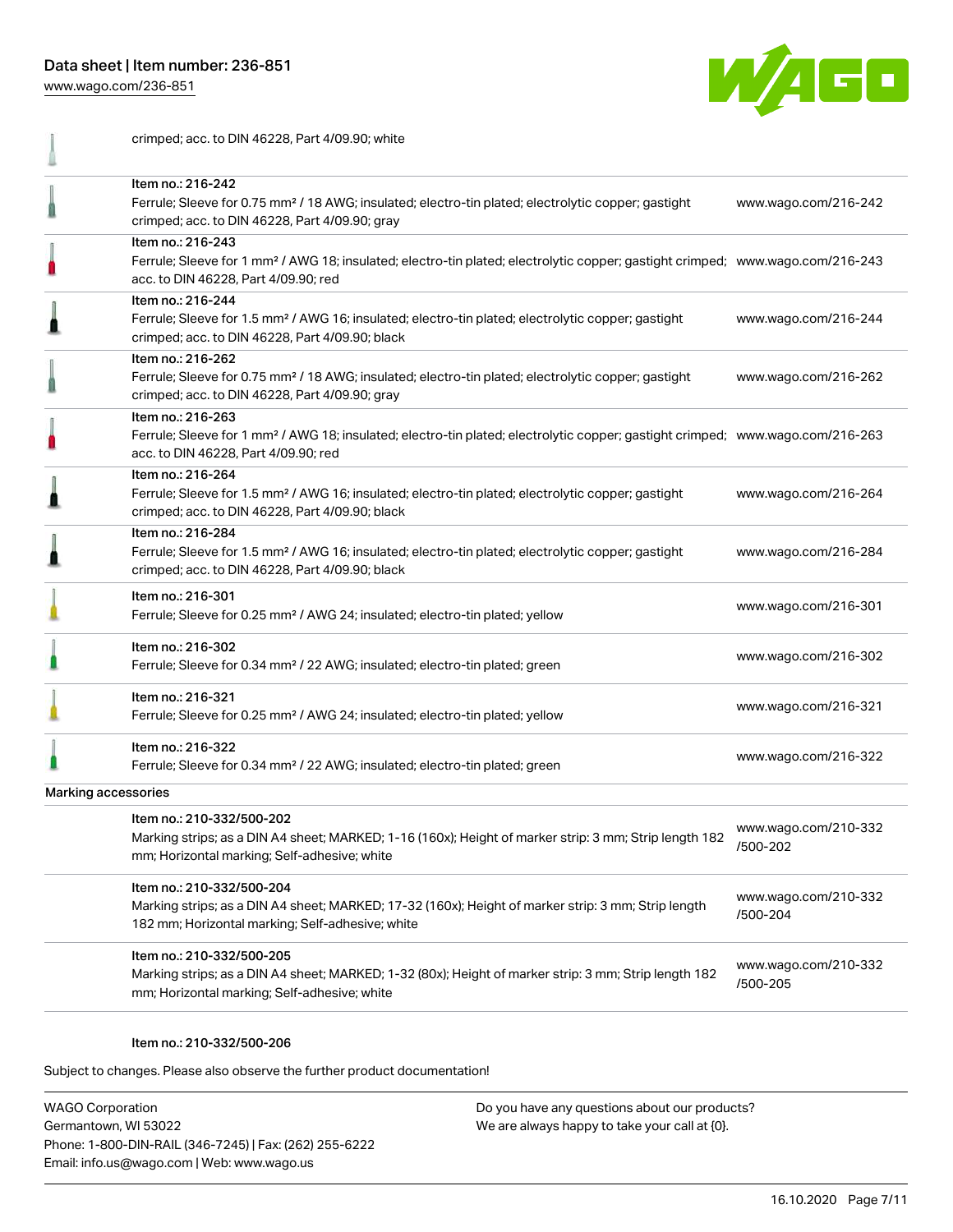

Marking strips; as a DIN A4 sheet; MARKED; 33-48 (160x); Height of marker strip: 3 mm; Strip length 182 mm; Horizontal marking; Self-adhesive; white [www.wago.com/210-332](http://www.wago.com/210-332/500-206)

[/500-206](http://www.wago.com/210-332/500-206)

| Item no.: 210-332/508-202<br>Marking strips; as a DIN A4 sheet; MARKED; 1-16 (160x); Height of marker strip: 3 mm; Strip length 182<br>mm; Horizontal marking; Self-adhesive; white  | www.wago.com/210-332<br>/508-202 |
|--------------------------------------------------------------------------------------------------------------------------------------------------------------------------------------|----------------------------------|
| Item no.: 210-332/508-204<br>Marking strips; as a DIN A4 sheet; MARKED; 17-32 (160x); Height of marker strip: 3 mm; Strip length<br>182 mm; Horizontal marking; Self-adhesive; white | www.wago.com/210-332<br>/508-204 |
| Item no.: 210-332/508-205<br>Marking strips; as a DIN A4 sheet; MARKED; 1-32 (80x); Height of marker strip: 3 mm; Strip length 182<br>mm; Horizontal marking; Self-adhesive; white   | www.wago.com/210-332<br>/508-205 |
| Item no.: 210-332/508-206<br>Marking strips; as a DIN A4 sheet; MARKED; 33-48 (160x); Height of marker strip: 3 mm; Strip length<br>182 mm; Horizontal marking; Self-adhesive; white | www.wago.com/210-332<br>/508-206 |
| Item no.: 210-833<br>Marking strips; on reel; 6 mm wide; plain; Self-adhesive; white                                                                                                 | www.wago.com/210-833             |

# **Downloads** Documentation

Phone: 1-800-DIN-RAIL (346-7245) | Fax: (262) 255-6222

Email: info.us@wago.com | Web: www.wago.us

| <b>Additional Information</b>                                                                                                                                          |                                               |               |          |
|------------------------------------------------------------------------------------------------------------------------------------------------------------------------|-----------------------------------------------|---------------|----------|
| Technical explanations                                                                                                                                                 | Apr 3, 2019                                   | pdf<br>3.6 MB | Download |
|                                                                                                                                                                        |                                               |               |          |
| <b>CAD files</b>                                                                                                                                                       |                                               |               |          |
| CAD data                                                                                                                                                               |                                               |               |          |
| 2D/3D Models 236-851                                                                                                                                                   |                                               | URL           | Download |
| <b>CAE data</b>                                                                                                                                                        |                                               |               |          |
| EPLAN Data Portal 236-851                                                                                                                                              |                                               | URL           | Download |
| ZUKEN Portal 236-851                                                                                                                                                   |                                               | URL           | Download |
| <b>PCB Design</b>                                                                                                                                                      |                                               |               |          |
| Symbol and Footprint 236-851                                                                                                                                           |                                               | URL           | Download |
| CAx data for your PCB design, consisting of "schematic symbols and PCB footprints",<br>allow easy integration of the WAGO component into your development environment. |                                               |               |          |
| Subject to changes. Please also observe the further product documentation!                                                                                             |                                               |               |          |
| <b>WAGO Corporation</b>                                                                                                                                                | Do you have any questions about our products? |               |          |
| We are always happy to take your call at $[0]$ .<br>Germantown, WI 53022                                                                                               |                                               |               |          |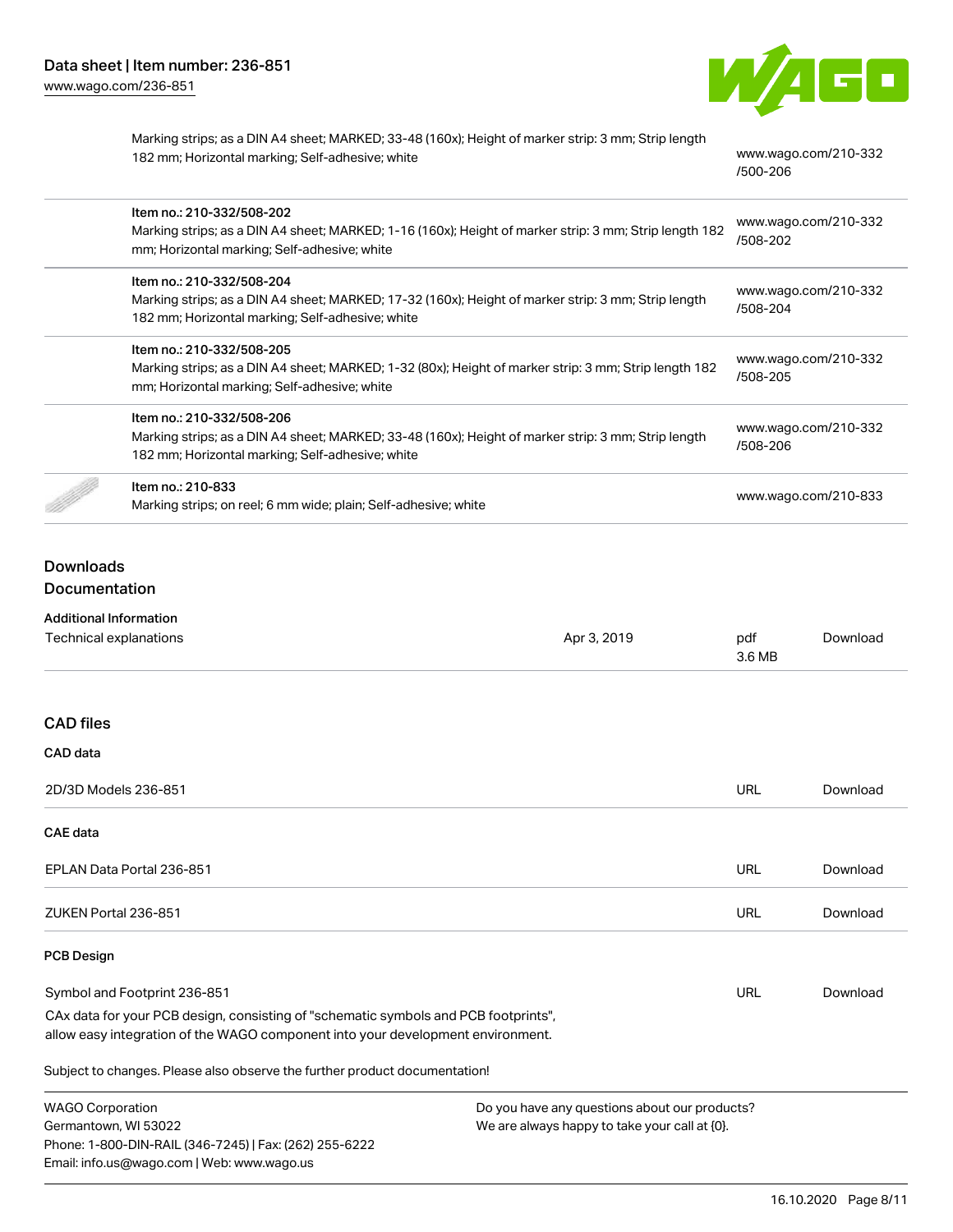#### Supported formats:

- $\blacksquare$ Accel EDA 14 & 15
- $\blacksquare$ Altium 6 to current version
- $\blacksquare$ Cadence Allegro
- $\blacksquare$ **DesignSpark**
- $\blacksquare$ Eagle Libraries
- $\blacksquare$ KiCad
- $\blacksquare$ Mentor Graphics BoardStation
- $\blacksquare$ Mentor Graphics Design Architect
- $\blacksquare$ Mentor Graphics Design Expedition 99 and 2000
- $\blacksquare$ OrCAD 9.X PCB and Capture
- $\blacksquare$ PADS PowerPCB 3, 3.5, 4.X, and 5.X
- $\blacksquare$ PADS PowerPCB and PowerLogic 3.0
- $\blacksquare$ PCAD 2000, 2001, 2002, 2004, and 2006
- $\blacksquare$ Pulsonix 8.5 or newer
- $\blacksquare$ STL
- 3D STEP П
- $\blacksquare$ TARGET 3001!
- $\blacksquare$ View Logic ViewDraw
- П Quadcept
- Zuken CadStar 3 and 4  $\blacksquare$
- Zuken CR-5000 and CR-8000 П

PCB Component Libraries (EDA), PCB CAD Library Ultra Librarian

Installation Notes

Conductor termination

Subject to changes. Please also observe the further product documentation!

WAGO Corporation Germantown, WI 53022 Phone: 1-800-DIN-RAIL (346-7245) | Fax: (262) 255-6222 Email: info.us@wago.com | Web: www.wago.us

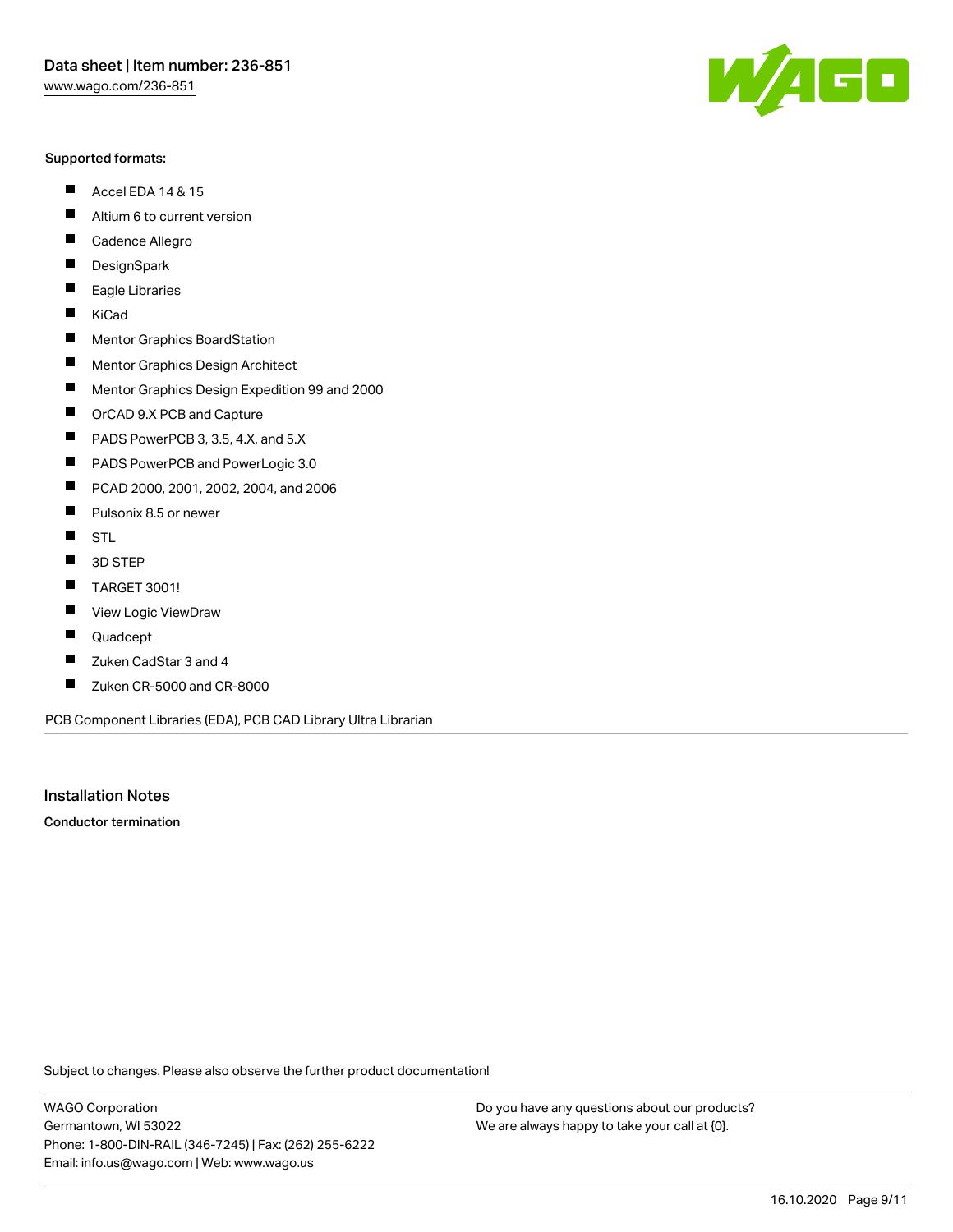### Data sheet | Item number: 236-851 [www.wago.com/236-851](http://www.wago.com/236-851)





Inserting a conductor via 3.5 mm screwdriver.



screwdriver.

Inserting a conductor via 3.5 mm Inserting a conductor via operating tool.

Screwdriver actuation parallel to conductor entry.

Screwdriver actuation perpendicular to conductor entry.



Compared to standard screwdrivers, these operating tools are far more convenient for wiring PCB terminal strips at factory.

Installation

Subject to changes. Please also observe the further product documentation!

WAGO Corporation Germantown, WI 53022 Phone: 1-800-DIN-RAIL (346-7245) | Fax: (262) 255-6222 Email: info.us@wago.com | Web: www.wago.us